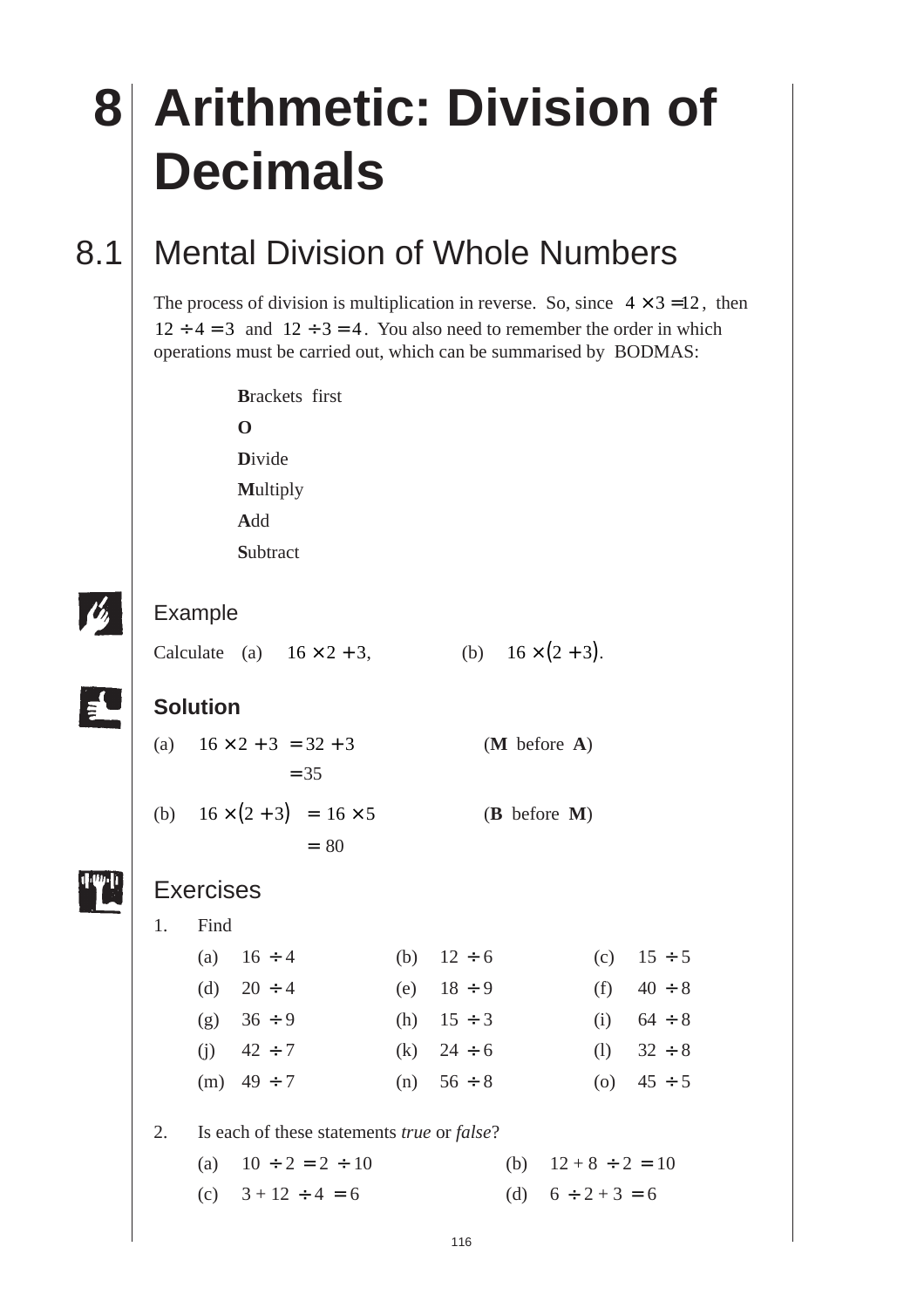3. Find: (a)  $3+4\times8$  (b)  $8+3\times6$  (c)  $8\times6-4$ (d)  $12 \div 2 + 5$  (e)  $5 - 12 \div 3$  (f)  $14 \div 2 + 8$ (g)  $3 \times 2 + 8 \div 4$  (h)  $3 \times 6 - 15 \div 3$  (i)  $42 \div 7 + 3$ (i)  $16 \div 4 + 24 \div 6$  (k)  $8 \times 2 + 5 \times 3$  (l)  $8 \times 6 - 45 \div 5$ 4. A pupil works out  $200 \div 4$  by this method:  $200 \div 2 = 100$  $100 \div 2 = 50$ Use similar methods to find: (a)  $500 \div 4$  (b)  $52 \div 4$  (c)  $68 \div 4$ (d)  $128 \div 4$  (e)  $224 \div 4$  (f)  $104 \div 8$ (g)  $80 \div 16$  (h)  $112 \div 16$  (i)  $128 \div 8$ 

# 8.2 Division Methods for Whole Numbers and Decimals

Care must be taken when handling divisions, particularly when they involve decimals.

#### Example

Find

- (a)  $1300 \div 100$
- (b)  $1.75 \div 5$
- (c)  $6.31 \div 4$

### **Solution**

(a) 
$$
1300 \div 100 = \frac{1300}{100}
$$
  
= 13  
(b)  $1.75 \div 5 = 0.35$  since  $5 \overline{11.75}$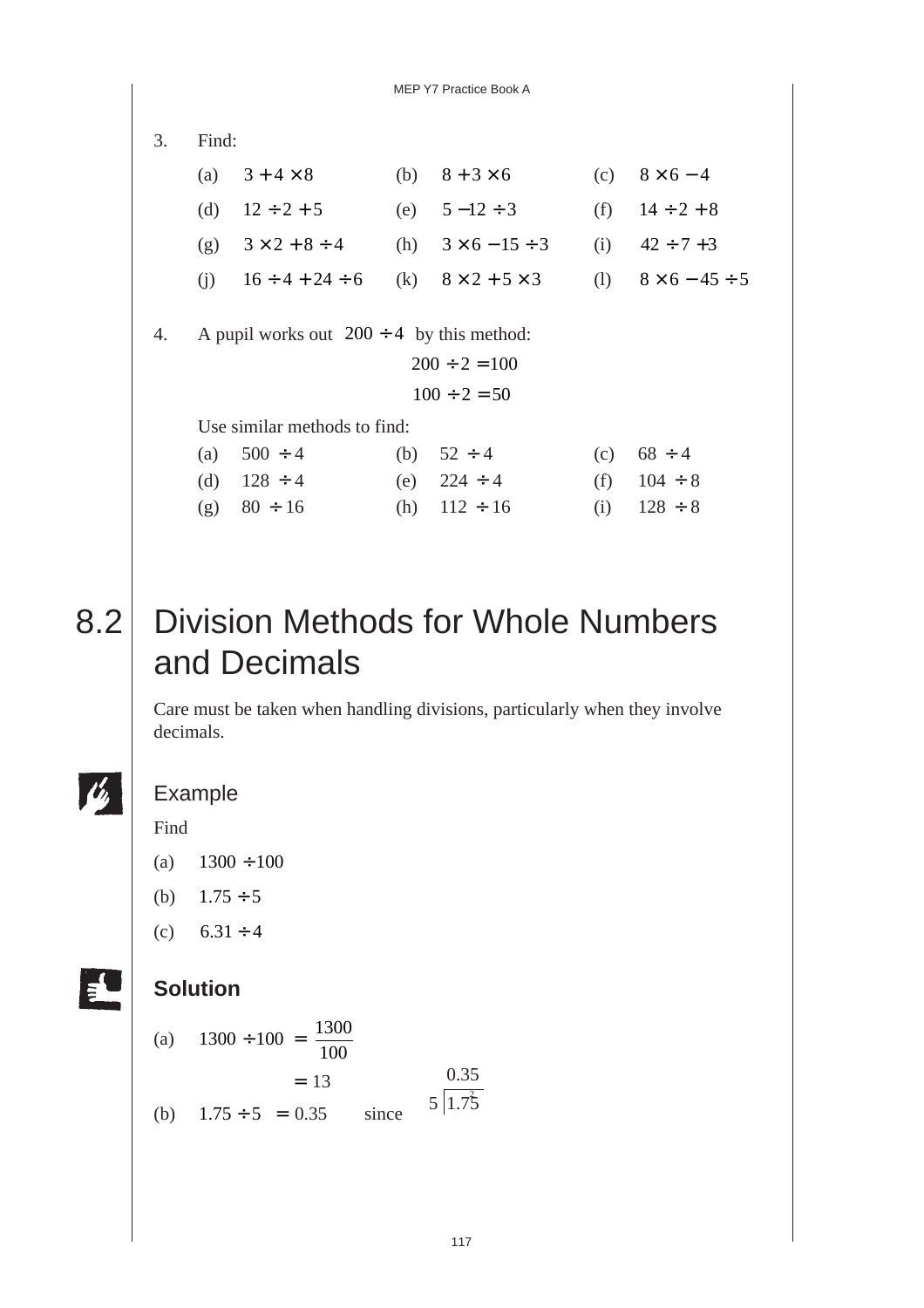MEP Y7 Practice Book A

157 r 3 (c)  $631 \div 4$  gives  $4\begin{pmatrix} 23 \\ 631 \end{pmatrix}$ , i.e. 157 with remainder 3

Alternatively, to get the answer in decimal form, write

i.e. 157.75 157.75  $4\sqrt{631.00}$ 

Exercises

8.2

1. Find: (a)  $12 \div 10$  (b)  $4200 \div 10$ (c)  $600\,000 \div 10$  (d)  $3714 \div 10$ (e)  $5728 \div 10$  (f)  $6000 \div 100$ (g)  $7000 \div 1000$  (h)  $75\,000 \div 100$ (i)  $750 \div 100$  (i)  $3714 \div 100$ (k)  $8412 \div 100$  (l)  $642\ 130 \div 10\ 000$ 2. Carry out the following divisions. (a)  $69 \div 3$  (b)  $4545 \div 9$  (c)  $6612 \div 3$ (d)  $2947 \div 7$  (e)  $7404 \div 6$  (f)  $37\,050 \div 5$ (g)  $2208 \div 12$  (h)  $13\,488 \div 24$  (i)  $1792 \div 32$ (i)  $10\,530 \div 45$  (k)  $4284 \div 18$  (l)  $10\,496 \div 41$ 3. Carry out the following divisions. (a)  $2.54 \div 2$  (b)  $21.63 \div 3$  (c)  $10.24 \div 4$ (d)  $87.5 \div 5$  (e)  $918.4 \div 7$  (f)  $49.24 \div 4$ (g)  $388.5 \div 15$  (h)  $123.84 \div 12$  (i)  $714.84 \div 6$ 4. Carry out the following divisions, giving your answers as decimals. (a)  $21 \div 4$  (b)  $81 \div 2$  (c)  $162 \div 4$ (d)  $263 \div 4$  (e)  $84 \div 8$  (f)  $241 \div 8$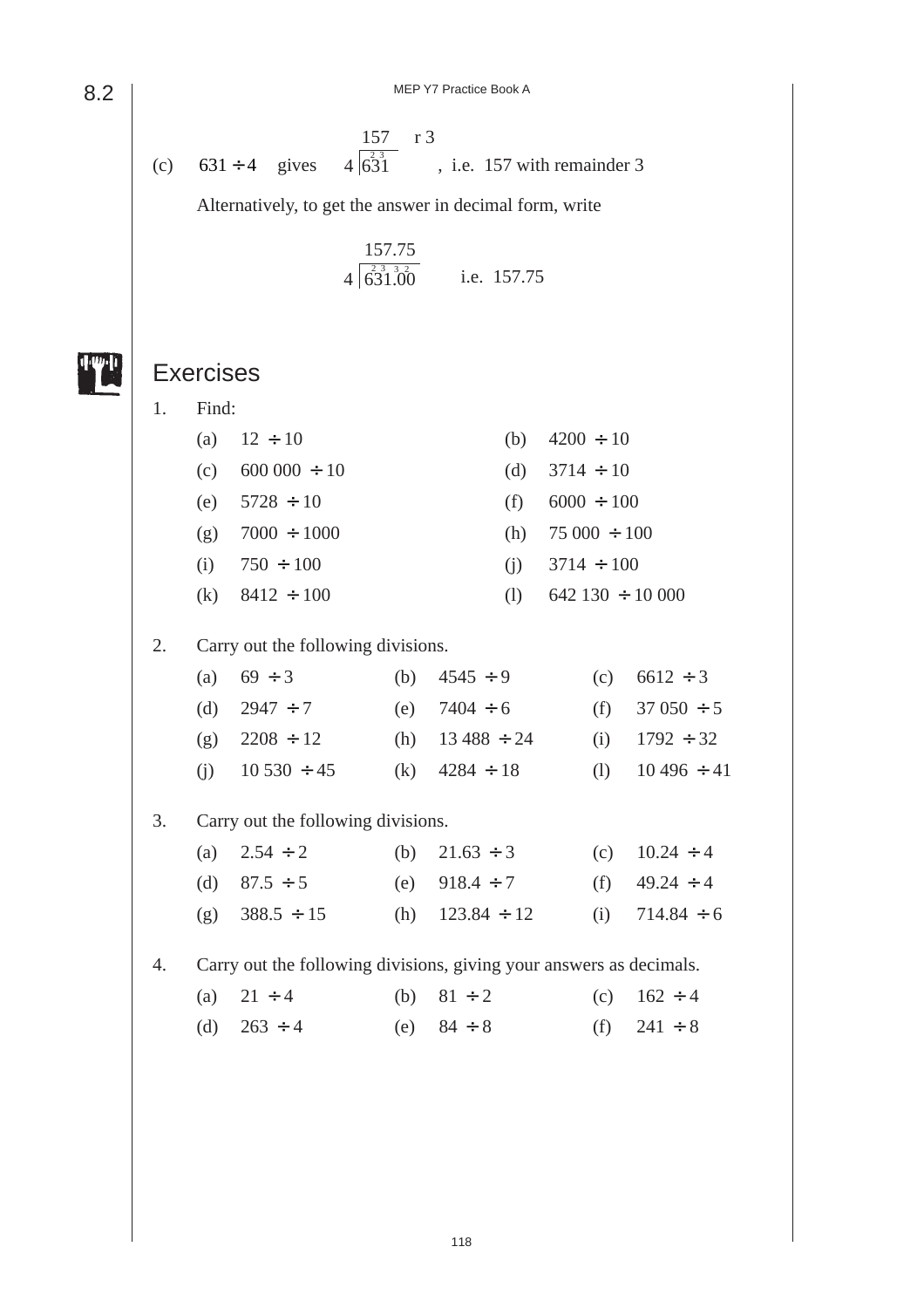# 8.3 Division Problems

As with multiplication, division is often needed in practical problems.

### Example

45 sweets are divided equally between 9 children. How many do they each get?

## **Solution**

Each child gets  $45 \div 9 = 5$  sweets.



## Exercises

- 1. A mini chocolate bar costs 8p. How many bars can be bought with 72p?
- 2. A multistorey car park has 4 levels, each taking the same number of cars. When full it holds 124 cars. How many cars can park at each level?
- 3. A train can carry 384 passengers. If has 8 carriages, each with the same seating capacity. How many people can each carriage hold?
- 4. Rafiq borrows £50 from his Dad. He pays it back in 10 equal weekly instalments. How much does he pay back each week?
- 5. £375.69 is raised at a jumble sale. This is divided equally between 3 charities. How much does each of the charities get?
- 6. Grace and her 3 brothers are given £37 to share equally between them. How much do they get each?
- 7. Charlotte has 24 sweets. She shares them out equally between herself and her 3 friends. How many sweets do they get each?
- 8. Three children are paid  $£15$  for working in a garden. They share the money equally between them. How much do they get each?
- 9. Karen buys 6 tickets, each costing the same, for the theatre. She pays a total of £54 for the tickets. How much does each ticket cost?
- 10. A rope is 22.48 m long. It is cut into 4 parts of equal length. How long is each part?